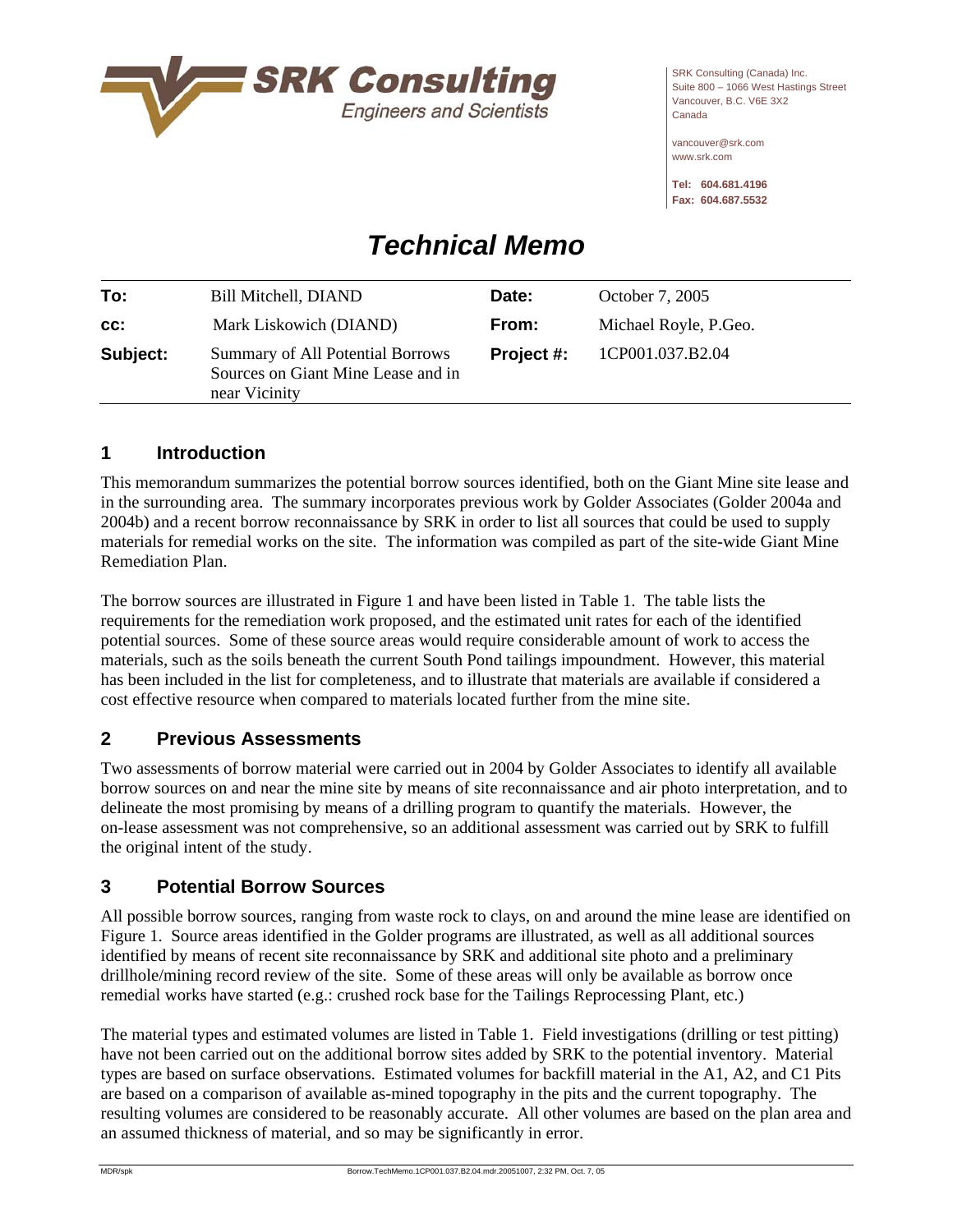## **4 Cost Estimation**

Costs for producing the borrow material from the proposed sites was estimated using simple load-haul-dump calculations. The actual haulage distances from the source area to final destination were grouped into three haulage distance categories consisting of:

- within 0.5km
- 2 to 4km; and
- $6$  to 7 $km$ .

Costs for road construction have not been included in the calculation, but would likely only have a significant effect on the distant sources as all others are close to current mine roads. Revegetation costs were added to the unit costs based on a stripped area. "Best" and Worst" case costs were calculated based on using larger equipment for the best case and smaller, less efficient equipment in the worst case.

In addition to borrow sources located on the surface, estimated costs for mining overburden dumped into pits A1, A2, and C1 was also calculated (SRK 2005). The unit costs were calculated using the same load-hauldump format, with the exception that no revegetation costs were added.

The costs estimated for the four borrow sources are presented in Table 2 below.

### **Table 2: Giant Mine Borrow Source Unit Costs for Tailings Cover**

| <b>Borrow</b>           |                     | Average                                                                                  |        | <b>Loading/Hauling Cost</b><br>$$/m^3$$ |        | <b>Revegetation Cost</b><br>$$/m^3$$ | <b>Total Cost</b><br>$$/m^3$$ |         |  |  |
|-------------------------|---------------------|------------------------------------------------------------------------------------------|--------|-----------------------------------------|--------|--------------------------------------|-------------------------------|---------|--|--|
| <b>Sources</b>          | <b>Destination</b>  | Distance (km)   Best Case   Worst Case   Best Case   Worst Case   Best Case   Worst Case |        |                                         |        |                                      |                               |         |  |  |
| Within 0.5 km           | Central Pond        | 0.4                                                                                      | \$3.91 | \$5.44                                  | \$0.09 | \$0.16                               | \$4.00                        | \$5.60  |  |  |
| $2$ to 4 km             | Central Pond        | 2.6                                                                                      | \$5.22 | \$8.54                                  | \$0.09 | \$0.16                               | \$5.31                        | \$8.70  |  |  |
| 6 to 7 km               | Central Pond        | 6.1                                                                                      | \$6.54 | \$16.70                                 | \$0.50 | \$0.90                               | \$7.04                        | \$17.60 |  |  |
| Open Pits (2 to 3.5 km) | <b>Central Pond</b> | 2.5                                                                                      | \$5.62 | \$8.33                                  | \$0.00 | \$0.00                               | \$5.62                        | \$8.33  |  |  |

Notes: Revegetation costs based on \$0.25 (best) to \$0.45 (worst) per  $m<sup>2</sup>$ Open Pit costs are averages for the 3 pits

Tichael h

Michael Royle, M.App.Sci., P.Geo (NT)

#### **References**

"Air Photo Interpretation of Potential Borrow Areas North of Giant Mine", Golder Assoc Ltd, Sept. 2004a,

"Giant Mine Borrow Investigation", Golder Assoc Ltd, Dec 2004b,

"Open Pit – Overburden Mining", SRK Consulting, October 2005